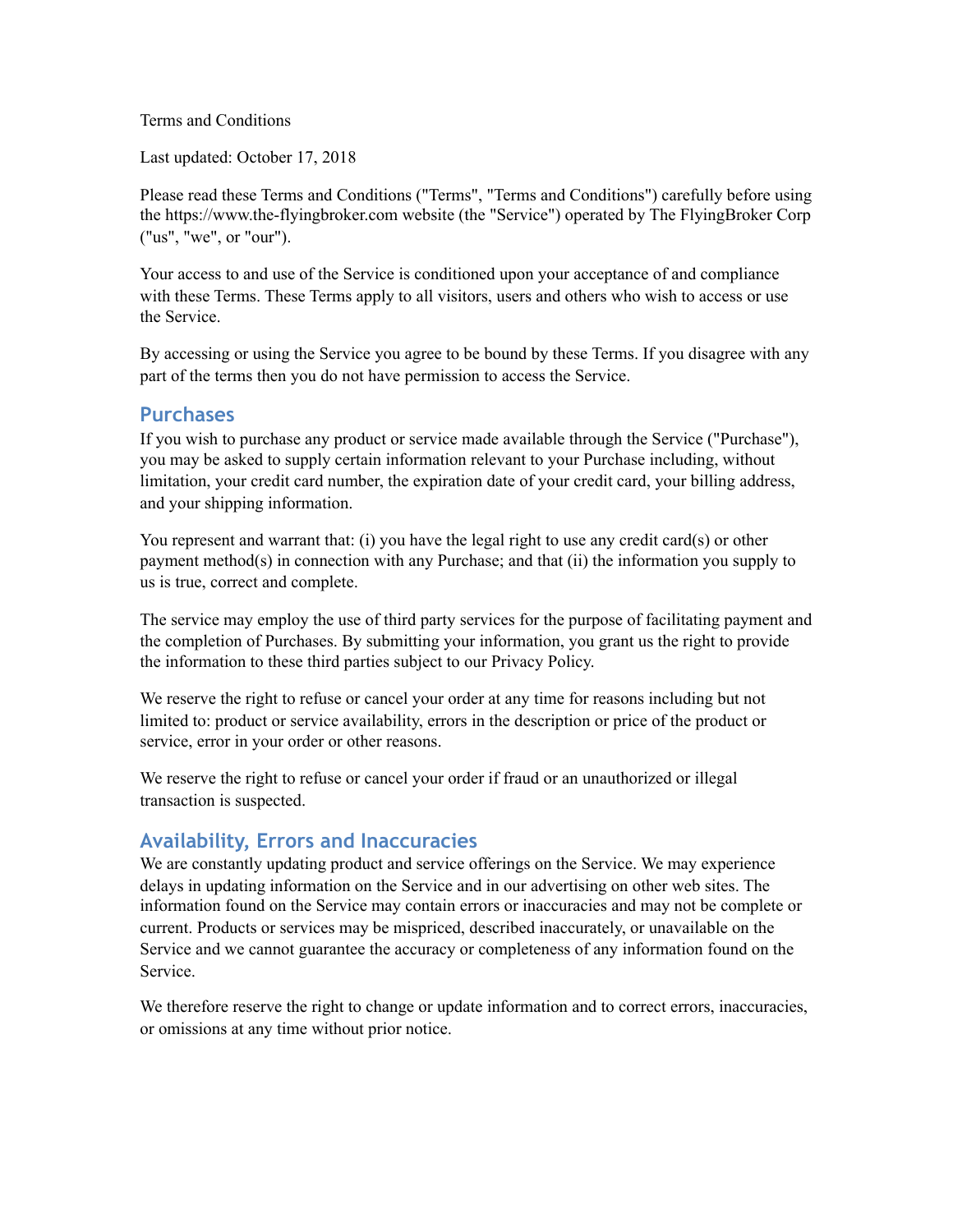## **Intellectual Property**

The Service and its original content, features and functionality are and will remain the exclusive property of The FlyingBroker Corp and its licensors. The Service is protected by copyright, trademark, and other laws of both the United States and foreign countries. Our trademarks and trade dress may not be used in connection with any product or service without the prior written consent of The FlyingBroker Corp.

## **Links To Other Web Sites**

Our Service may contain links to third party web sites or services that are not owned or controlled by The FlyingBroker Corp

The FlyingBroker Corp has no control over, and assumes no responsibility for the content, privacy policies, or practices of any third party web sites or services. We do not warrant the offerings of any of these entities/individuals or their websites.

You acknowledge and agree that The FlyingBroker Corp shall not be responsible or liable, directly or indirectly, for any damage or loss caused or alleged to be caused by or in connection with use of or reliance on any such content, goods or services available on or through any such third party web sites or services.

We strongly advise you to read the terms and conditions and privacy policies of any third party web sites or services that you visit.

#### **Termination**

We may terminate or suspend your access to the Service immediately, without prior notice or liability, under our sole discretion, for any reason whatsoever and without limitation, including but not limited to a breach of the Terms.

All provisions of the Terms which by their nature should survive termination shall survive termination, including, without limitation, ownership provisions, warranty disclaimers, indemnity and limitations of liability.

### **Indemnification**

You agree to defend, indemnify and hold harmless The FlyingBroker Corp and its licensee and licensors, and their employees, contractors, agents, officers and directors, from and against any and all claims, damages, obligations, losses, liabilities, costs or debt, and expenses (including but not limited to attorney's fees), resulting from or arising out of a) your use and access of the Service, or b) a breach of these Terms.

### **Limitation Of Liability**

In no event shall The FlyingBroker Corp, nor its directors, employees, partners, agents, suppliers, or affiliates, be liable for any indirect, incidental, special, consequential or punitive damages, including without limitation, loss of profits, data, use, goodwill, or other intangible losses, resulting from (i) your access to or use of or inability to access or use the Service; (ii) any conduct or content of any third party on the Service; (iii) any content obtained from the Service; and (iv) unauthorized access, use or alteration of your transmissions or content, whether based on warranty, contract, tort (including negligence) or any other legal theory, whether or not we have